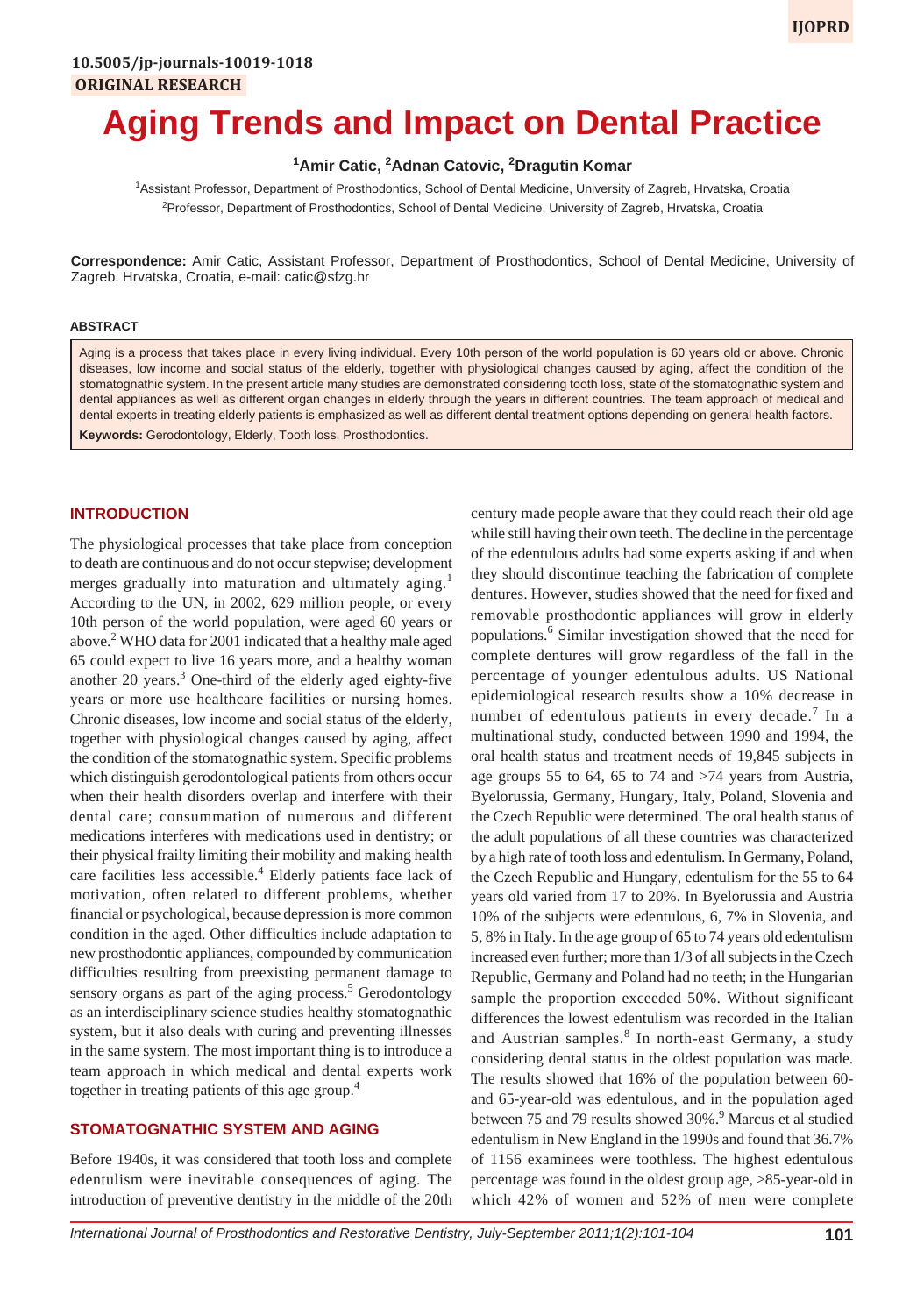edentate.<sup>10</sup> In Denmark, a study of 16,690 subjects of all age groups was undertaken to evaluate the Danish dental health care system's level of achievement for the year 2000, compared to similar studies carried out in 1987 and 1994. In all, 8% of interviewed persons were edentulous, while 80% had 20 or more natural teeth. At the age of 65 to 74 years, 27% were edentulous and 40% had 20 teeth or more; 58% wore removable dentures. Goals for better dental health by the year 2000 were achieved for 35 to 44-year-old, whereas the goal of more people with functional dentition at the age of 65 years or older was not achieved.11 Common opinion is that periodontal disease is the most frequent cause of tooth loss in elderly population, but, new studies showed that the cause for most tooth extractions was caries.<sup>12,13</sup> Tooth loss was studied in 145 healthy subjects aged 65 years and older. Findings suggest that intake levels of calcium and vitamin D aimed at preventing osteoporosis have a beneficial effect on tooth retention in elderly.14 Elderly patients have a strong will to retain their natural teeth for as long as possible, which increases the need for manufacturing fixed prosthodontic appliances, bridges and crowns, for patients of that age group.15 In the global overall over 65-year-old population there is a large number of complete denture wearers in at least one jaw, while one-third is completely edentate. Despite the fact that using complete dentures for therapeutical purposes is usual in this age group, not every edentate person wears a denture.<sup>16</sup> The research made on elderly population in New England also showed that onethird of the examinees wore their dentures while sleeping. Problems caused by wearing dentures or patient's dissatisfaction were detected in 18% of cases.<sup>10</sup> The purpose of the study made on the group of 175 users of the nursing homes in the city of Zagreb was to evaluate the condition of prosthodontic appliances compared to chronic diseases and the degree of patient's mobility. In 82% of the examinees replacement of old fixed and removable prosthodontic appliances was necessary. The most common health problems included cardiovascular and locomotory system diseases.<sup>17</sup> Epidemiological study was made on 350 users of the nursing homes in the city of Zagreb aged between 65 and 94 years. The purpose of this investigation was to determine the condition of teeth and prosthodontic appliances. The results showed unsatisfactory condition of the appliances and teeth. From the total number of examined patients 75% was edentulous. Of 264 edentulous persons, 50% did not wear dentures, 60% of the appliances were graded unsatisfactory and needed to be repaired or replaced. The need for conservative therapy, surgical intervention or prosthodontic oral rehabilitation was recorded in 85% of the patients.<sup>18</sup> Similar study considering the type of missing teeth, condition of prosthodontic appliances and the need for new appliances was made by Croatian authors. Dental status and anamnesis data were taken from 120 users of the nursing homes in Zagreb. The teeth that were missing in most cases were the first lower molars, and the most persisting teeth were lower canines. In average, crowns were older and in worse condition than the bridges. Complete dentures in lower jaw

were more stabile, but they had worse retention than those in upper jaw. More than 82% of the examinees had the need for prosthodontic appliance.<sup>19</sup> Caloss et al<sup>20</sup> investigated the effect of denture stability on bite force and muscular effort and their results indicated that denture instability probably prevents denture wearers from using the full potential of their jaw muscles, especially during unilateral biting and chewing, even with two implants supporting the mandibular dentures.

Edentulous patients have difficulties chewing hard food, even with dentures of good technical quality. Such persons adjust their diet to compensate for their difficulties in chewing. Harder and Coarser foods, such as fruits, vegetables and meats, which are typically major sources of vitamins, minerals and proteins, come to be regarded as either difficult or nearly impossible to chew. Consequently, a tendency to favor softer, more processed foods develops. However, these foods are typically fairly high in fat and cholesterol content and may also be lacking in vitamins and minerals. It is possible that edentulous patients with poor nutrition may be at greater risk for a variety of diseases. Individuals with low consumption of vitamin A are known to be at greater risk for various forms of cancer, heart disease and rheumatoid arthritis. Intake of less than recommended levels of vitamin E is also associated with various cancers, as well as both heart disease and Parkinson's disease. Vitamin C consumption below required levels can lead to reduced immune system function and greater risks of cardiovascular disease, myocardial infarction and hypertension. Even with new conventional dentures, which improve ease of chewing, dietary intake often remains unchanged.<sup>21,22</sup> A study conducted on 54 denture wearers was done with an aim and use of the HEI (Healthy Eating Index) to find a connection between the quality of dentures, chewing ability and amount of nutrients introduced to the body by food and eating. The subjects were divided in three groups according to the quality of the dentures. The HEI index had low results regardless of the quality of dentures and the ability to chew.<sup>23</sup> There are also characteristic changes to the periodontal area due to aging of the individual. Aging evolves a rougher and thicker gingival tissue and there are qualitative and quantitative changes of the collagen. The aged periodontal ligament shows a lower amount of fibroblasts and there are visible changes and irregularities in its composition which changes the quality of gingival tissue. Compared to the aging of the other tissues of the body the changes to the cement are relatively regular, although the aging thickens the cement five to ten times, apical more than cervical. The changes to the alveolar bone due to aging are identical to the changes in the other bones of the body. $^{24}$  A study was done in Japan to establish the risk factors that add to the development of the gum disease in the elderly. The study included 4542 subjects; citizens of the city of Niigata which were all older than 70 years. The results have shown that smoking and 6 mm critical level of periodontal attachment add to the gum disease in the older individual.<sup>25</sup> The diseased gum deteriorates the mechanics of the teeth and results in the tooth loss. Experts from the University of Iowa have done a research on 65-year-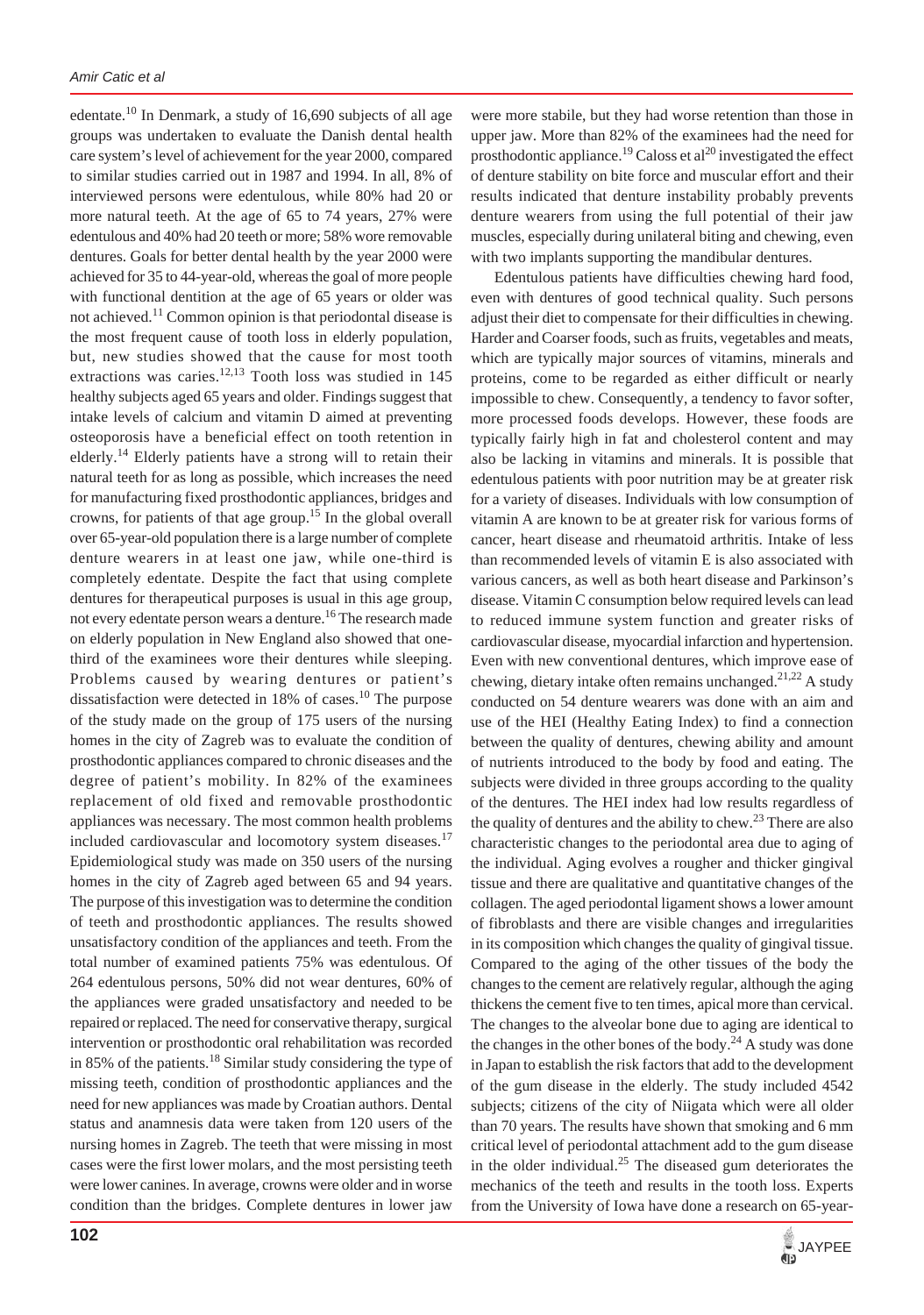old over the span of 13 to 15 years. They concluded that of 73 living subjects 45 of them lost all their teeth. The most frequent loss occurred in molar region in both jaws, while the most frequently persisting teeth were canine teeth and the maxillary incisors. The authors of the study attributed the tooth loss to the loss of periodontal attachment.<sup>26</sup> Many studies show a connection between diabetes and periodontal disease.<sup>27</sup> New studies show that the percentage of people with diagnosed and undiagnosed diabetes is as high as  $20\%$  of the population<sup>28</sup> and that 35% of adults between the ages of 30 and 90 suffer from gum disease.<sup>29</sup> However, a study of 2003 in Canada showed a negligent connection between diabetes and gum disease.<sup>30</sup> There have been studies done to show a connection between depression in the older population and gum disease, caries and loss of teeth. Epidemiological studies done in the United States show that depression is the most diagnosed psychiatric illness of the aged.<sup>31</sup> A group of Swedish scientists have also shown that people suffering from depression have a higher incidence of gum disease. The studies were done on the 298 citizens of the city of Jonkoping aged between 50 and 80 years. The results have confirmed the traumatic life experiences such as the loss of spouse add to the development of gum disease. $32$  A study in Denmark concluded that people living alone or have been alone for the last 7 years and are unhappy with their social life have a higher incidence of decay than the people who live with a partner and are happy with their social interaction.33 Persson et al also studied the issue and came to conclusion that depression is not connected to the higher risk of gum disease, but is connected to the tooth loss and chronic diseases.34 Old age chronic illnesses contribute to the deterioration of oral mucosa, as well as the local irritations due to inadequate prosthodontic appliances, tend to develop oral problems. The oral mucosa in the elderly is different compared with that of younger individuals, due to processes such as development of the epithelium thinning, lower cellular proliferation, loss of submucosal elastine and fat, as well as the increase in the fiber of connecting tissue and degeneration of the collagen. Visible clinical manifestations of this condition are an atrophy of the oral mucosa, loss of the elasticity and movement, resulting in the tissue changes that lead to traumas and infections. Oral mucosa provides an anatomical barrier whose vulnerability increases with age. The oral mucosa suffers the similar changes to the skin, as studied by MacEntee et al.<sup>35</sup> The purpose of the study done in Istanbul was to determine the degree of mouth hygiene, the cleanliness of dentures and the presence of yeast infections and stomatitis in the elderly population. The results of the study showed that 55.7% had symptoms of stomatitis, of which 44% had local, diffuse or granular character. The *Candida albicans* infection was found in 38.6% of the subjects. The poor denture hygiene was the case in 48.6%, while 15.7% of the examinees had excellent denture hygiene.<sup>36</sup> Axelsson and Lindhe studied the oral hygiene in the elderly and the handicapped patients, and in 1987 they proved that chlorhexidine spray was an easy method in the chemical plaque control.<sup>37</sup> In 2003, aim of the study

made on 13 clients of the Grenadian home for the aged, was to determine an effect of the daily to twice daily usage of the 0.2% chlorhexidine spray. The results showed that there was no difference in the daily and twice daily usage of the spray.<sup>38</sup> Due to the changes in the periodontal tissue and the receding gums, the roots are exposed with or without presence of the tooth decay. Bacterially rich exposed cervical tooth area becomes prone to tooth decay due to a deposit of plaque and calculus. Also there is a shrinking of the endodontic space, more frequent in males and patients suffering of arthritis, gallbladder and kidney stones, arteriosclerosis and hypertension.<sup>39</sup> The older people in many cases suffer from hard and soft dental tissues illnesses of different etiology that can contribute to the necrotic changes of the pulp and the loss of tooth vitality. The therapy prescribed in these cases is tooth extraction or endodontic treatment which is usually not a common decision because of root canal obliterations, as well there is an opinion that such treatment on distal teeth in older patients is not worth the effort. Therapies that involve planning are essential in keeping the teeth that will play a crucial role in retention of removable partial dentures and preservation of alveolar bone. An infection of the root canal in healthy older patients will not diminish the success of the endodontic therapy.<sup>40</sup> The Swedish study showed that aging combined with different factors such as lowered salivation, presence of lactobacillus and *Streptococcus mutans*, number of teeth, number of smoked cigarettes daily, oral hygiene and the combination of prescribed medication increases risk toward tooth decay.<sup>41</sup>

*Aging Trends and Impact on Dental Practice*

# **CONCLUSION**

Aging of the individual is manifested at all levels of the organization hierarchy, from the macromolecular to that of the population. Although death is the unequivocal end result of the aging processes, an important consequence for health care delivery is the increased incidence of impairment, disability and handicap in the aging population. There are specific consequences to the aging of the stomatognathic system. The aging, first of all, brings changes in the oral mucosa and the salivary glands, lowered elasticity of the periodontal tissues resulting in the biomechanical problems of the teeth. To these conditions, one can add the decrease in a number of teeth crucial in the chewing process and breakdown of food into smaller pieces to aid digestion and the transference of nutrients throughout the body. The population studies referred a larger number of subjects of all age groups over 65 years with different access to medical and dental care, standard of living of the individual and the country the individual lives in. There will be an increase in the number of aged patients with dental problems; hence, many of the studies done today consider the different factors affecting the medical and dental health of this particular group within the overall population. Structured and methodical analyses of the problems are necessary to enable effective, preventative and therapeutic medical and dental care of the older population.